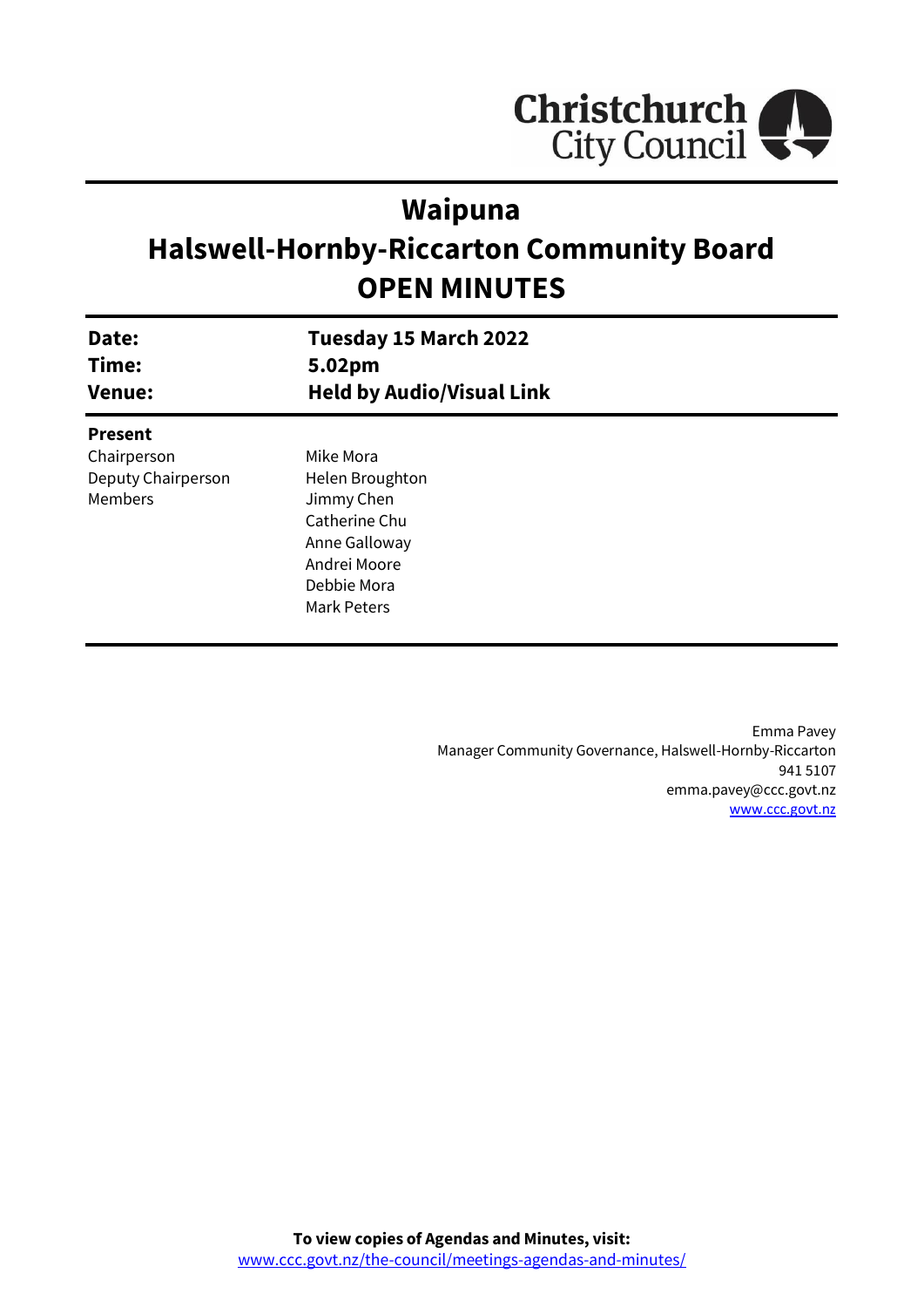

**Part A Matters Requiring a Council Decision**

## **Part B Reports for Information**

## **Part C Decisions Under Delegation**

**Secretarial Note:** It is noted that this meeting was held via audio/visual link on the Zoom platform due to the country being under COVID-19 Protection Framework (the Traffic Alert System Red) on the date the meeting was scheduled. These minutes provide a written summary of the meeting proceedings.

The Chairperson opened the meeting and notified members that the meeting was being publicly livestreamed on YouTube and that the recording would be kept online for future viewing.

The Chairperson acknowledeged the third anniversary of the March 15 Terrorist Attacks in Christchurch and called for a minute silence in rememberance.

The agenda was dealt with in the following order.

## **1. Apologies / Ngā Whakapāha**

### **Part C**

The Chairperson called for apologies. An apology was received from Helen Broughton for a possible early departure and from Gamal Fouda for lateness.

The Chairperson moved that the apologies be accepted. The motion was seconded by Mark Peters. Following invitation from the Chairperson there was no debate on the item, and the motion was put to the vote and was declared carried.

## **Community Board Resolved HHRB/2022/00018**

That the apologies received from Helen Broughton for a possible early departure, and from Gamal Fouda for lateness, be accepted.

Mike Mora/Mark Peters **Carried**

# **2. Declarations of Interest / Ngā Whakapuaki Aronga**

### **Part B**

The Chairperson called for any declarations of interest. No declarations were recorded.

## **3. Confirmation of Previous Minutes / Te Whakaāe o te hui o mua**

### **Part C**

The Chairperson asked members to confirm that the minutes of the previous Board meeting on 1 March 2022 were a true and correct record of the meeting. No issues or questions concerning the accuracy of the minutes were raised. The Chairperson called for a mover and seconder to confirm the minutes.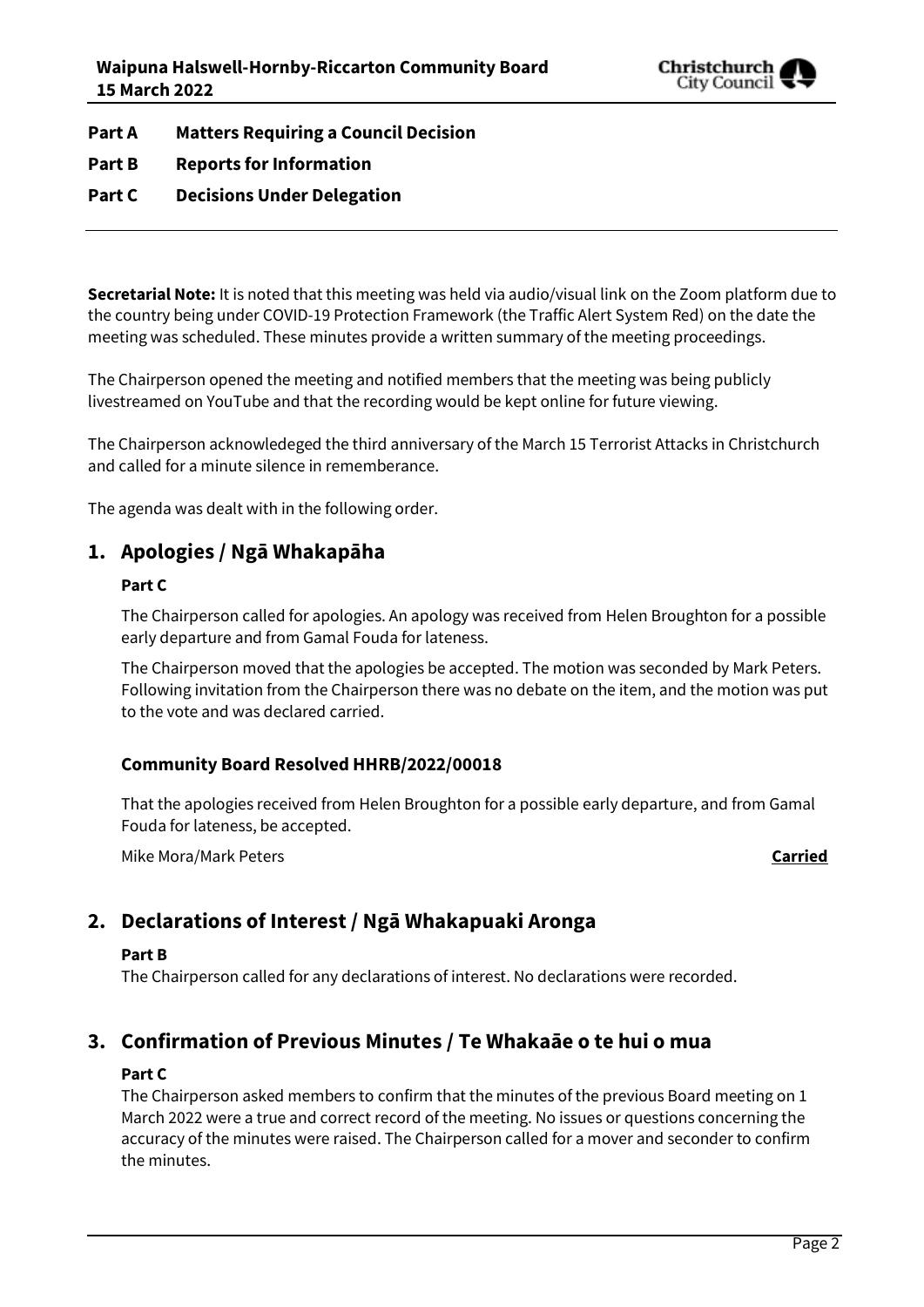

Mark Peters moved that the minutes be confirmed. The motion was seconded by Helen Broughton.

Following invitation from the Chairperson there was no debate on the item, and the motion was put to the vote and was declared carried.

### **Community Board Resolved HHRB/2022/00019**

That the minutes of the Waipuna Halswell-Hornby-Riccarton Community Board meeting held on Tuesday, 1 March 2022 be confirmed.

Mark Peters/Helen Broughton **Carried**

## **4. Public Forum / Te Huinga Whānui**

### **Part B**

### **4.1 Gilberthorpes Road and Parker Street Intersection Traffic Report**

Marc Duff, Chairperson Greater Hornby Residents' Association, addressed the Board regarding an independent traffic report regarding the Gilberthorpes Road and Parker Street intersection that has been requested.

Mr Duff acknowledged the current live streaming of Community Board meetings, noting it enabled greater public participation and engagement at a time when people are unable to attend meetings in person. He expressed concern however that the results of a local survey undertaken by the Association, indicates that 60 percent of participants are unaware that meetings are being livestreamed, and suggested that there could be wider publicity of this.

Mr Duff noted that an independent traffic report requested, regarding the Gilberthorpes Road and Parker Street intersection is to be presented to the Community Board before it is provided to the community. Following a meeting with staff, it was the Association's understanding that the report would come back to the community and it would like to receive this as the same time as the Board.

It was noted by members that this report was requested some time ago and the Board looks forward to its receipt.

The meeting Chairperson thanked Marc Duff for his presentation.

# **5. Deputations by Appointment / Ngā Huinga Whakaritenga**

#### **Part B**

There were no deputations by appointment.

## **6. Presentation of Petitions / Ngā Pākikitanga**

### **Part B**

There was no presentation of petitions.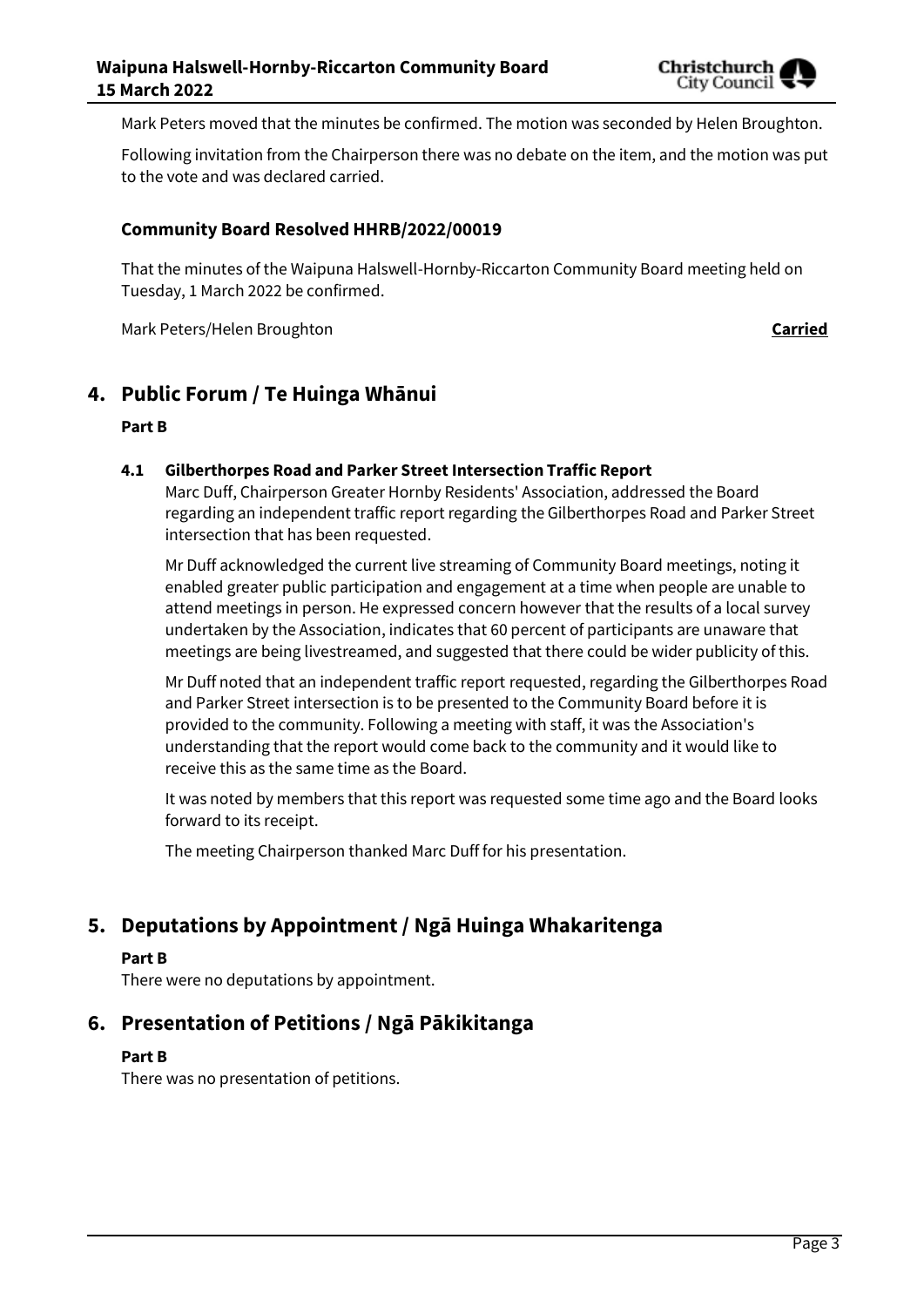

## **7. Correspondence Board Consideration**

It was noted that staff will investigate the matters raised in the correspondence from the Greater Hornby Residents' Association, in relation to weed control in the Greater Hornby Area and proposed restricted parking on Gilberthorpes Road, Hornby.

The Chairperson moved the officer's recommendation. The motion was seconded by Mark Peters.

Following invitation from the Chairperson there was no debate on the item, and the motion was put to the vote and was declared carried.

## **Community Board Resolved HHRB/2022/00020 (Original Officer Recommendation accepted without change)**

### **Part B**

That the Waipuna Halswell-Hornby-Riccarton Community Board:

- Receives the information from the Greater Hornby Residents' Association in the 1. Correspondence Report in relation to weed control in the Greater Hornby Area.
- 2. Receives the information from the Greater Hornby Residents' Association in the Correspondence Report in relation to proposed restricted parking on Gilberthorpes Road, Hornby.

Mike Mora/Mark Peters **Carried**

# **8. Proposed Road Names - 42 Gammack Drive**

### **Board Consideration**

The Chairperson called for a mover and seconder. Debbie Mora moved the officer's recommendation. The motion was seconded by Andrei Moore.

Following invitation from the Chairperson there was no debate on the item, and the motion was put to the vote and was declared carried.

## **Community Board Resolved HHRB/2022/00021 (Original Officer Recommendation accepted without change)**

## **Part C**

That the Waipuna Halswell-Hornby-Riccarton Community Board:

- 1. Approves the following new road names for 42 Gammack Drive (RMA/2021/3650):
	- a. Road 1 Blackhill Place
	- b. Road 2 Peak Lane
	- c. Road 3 Arrowsmith Drive

Debbie Mora/Andrei Moore **Carried**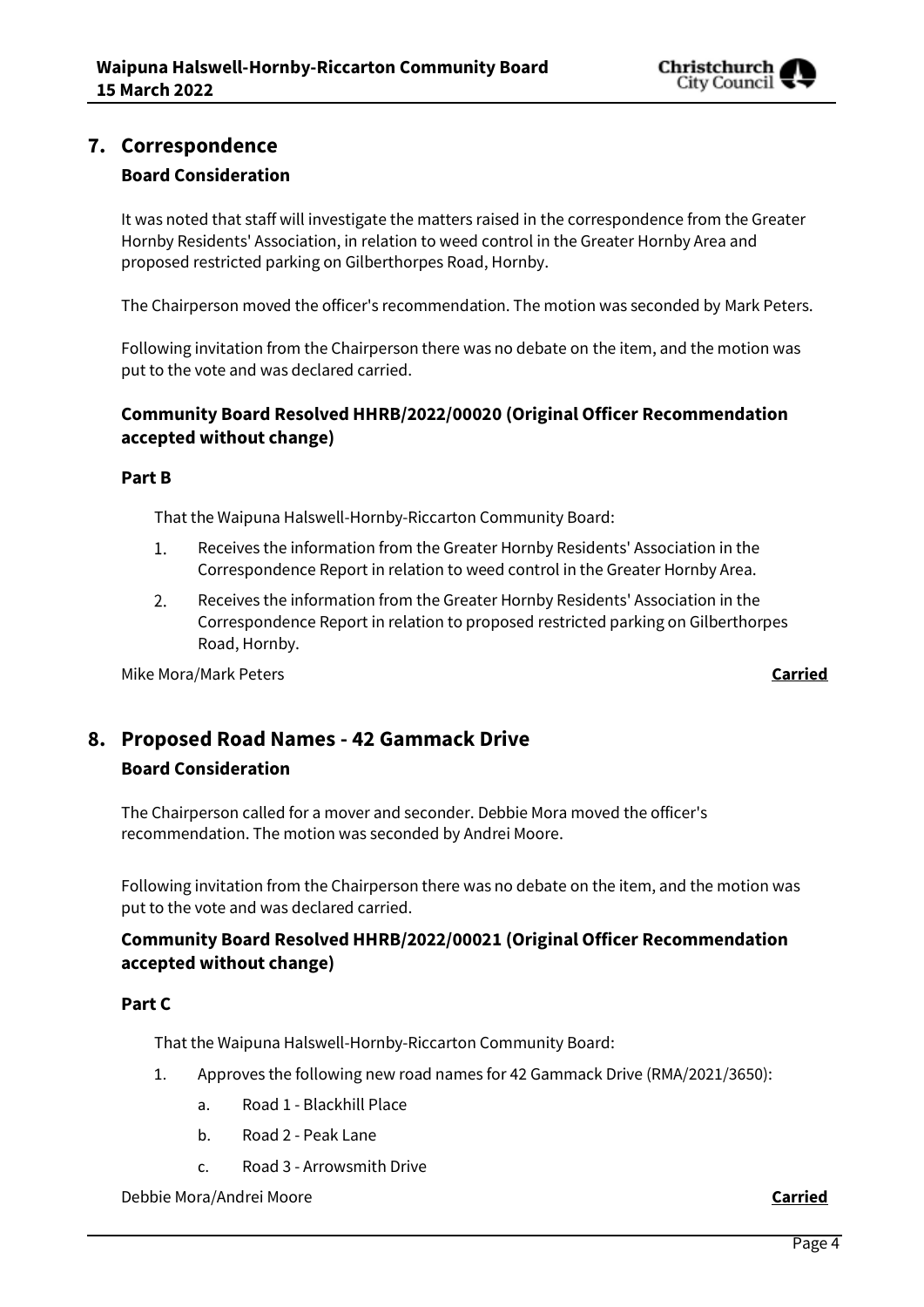

# **9. Waipuna Halswell-Hornby-Riccarton Community Board Area Report - March 2022**

### **Board Consideration**

The Community Board Adviser and Community Governance Manager spoke to the report and responded to questions from members.

In response to a question from a member, staff advised that the proposed disposal of buildings at 151 and 153 Gilberthorpes Road was consulted on last year as part of the Council's Long Term Plan 2021-31 consultation. It was noted that 57 properties were included in the draft plan for disposal across the city and submissions on proposals were invited. Criteria adopted by the Council in 2020 was applied in the assessment of the disposals.

A member noted that at the North Halswell Subdivision Area joint Board briefing in October 2021, a request had been made to staff regarding making information on resource consents applications available to the public. Staff advised that this request is currently being implemented.

There was discussion on the local engagement proposed to be carried out regarding traffic and parking management at Netsal's New Indoor Court Facility at Nga Puna Wai and it was noted that that engagement with the local community is currently planned via a letter drop, inviting residents to an information session.

Members discussed the inclusion of the hydrotherapy pool in the Hornby Centre project, noting that community fundraising is to be undertaken to reimburse the Council a portion of the costs and details about fundraising and donation opportunities are available online. The efforts of Council staff in the inclusion of the hydrotherapy pool into the Hornby Centre project was acknowledged.

There was acknowledgment of the initiative of local organisations to set up 0800 H0RNBY Need a Buddy system to support those affected by Covid-19. A member noted that as well as responding to calls for assistance there may be a need for vulnerable members to be contacted and offered support if needed.

The Chairperson called for a mover and seconder. Jimmy Chen moved the officer's recommendation. The motion was seconded by Mark Peters.

Following invitation from the Chairperson there was no debate on the item, and the motion was put to the vote and was declared carried.

## **Community Board Resolved HHRB/2022/00022 (Original Officer Recommendation accepted without change)**

### **Part B**

That the Waipuna Halswell-Hornby-Riccarton Community Board:

 $1.$ Receives the Waipuna Halswell-Hornby-Riccarton Community Board Area Report for March 2022.

Jimmy Chen/Mark Peters **Carried**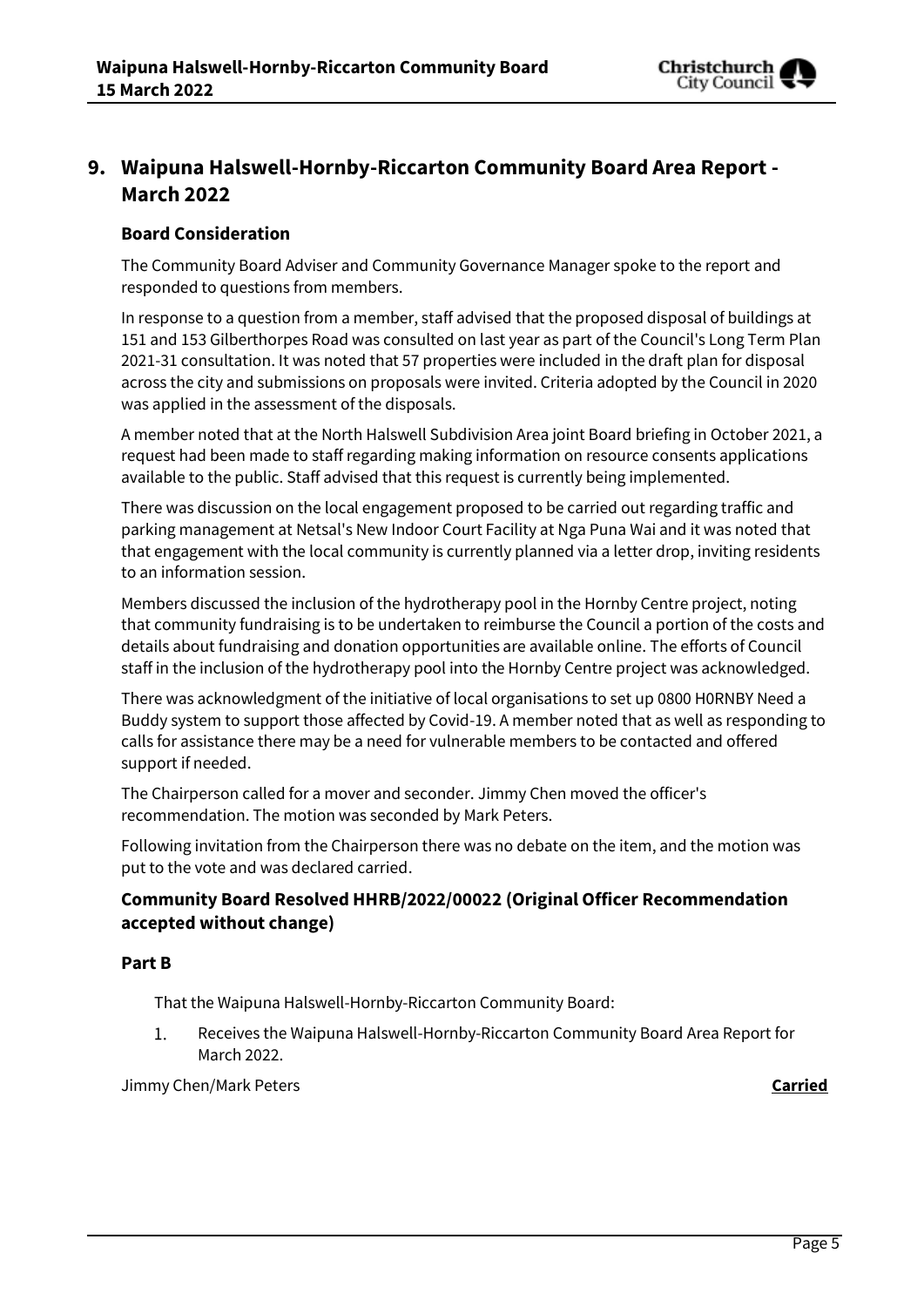

# **10. Elected Members' Information Exchange**

## **Part B**

Board members exchanged information on the following:

- It was noted that there is local concern at the proposed disposal of the property at 151 and 153 Gilberthorpes Road as it is considered there may be an ongoing community use for the premises. The proposal for the disposal, consulted on as part of the Council's Long Term Plan 2021-31, seems to be have been overlooked by some groups who would like to see whether the decision can be revisited.
- There is ongoing concern regarding the Waka Kotahi New Zealand Transport Agency directional signage on Halswell Road. It was noted that the Board has previously sought a meeting of interested parties to seek resolution and would still like to see this go ahead.
- It was noted that signage of Ishwar Ganda Park has not yet been installed.
- It was noted that Covid-19 is having extensive effects in the community.
- There was discussion on the most appropriate form of presentation of Community Pride Garden Awards under the current Covid-19 Alert Levels which could involve members of the Christchurch Beautifying Association. It was noted that there is interest in Board members delivering certificates to recipients in person where it is safe to do so.
- Members noted that consultation on the Council's Draft Annual Plan 2022-23 is currently underway with a closing date for submissions being 18 April 2022. A Board workshop is planned to be followed by a Submissions Committee meeting to prepare a Board submission. It was suggested that consideration could be given to livestreaming where there is an opportunity to provide residents with additional information on the plan.
- There are concerns locally regarding security in the Halswell Quarry carpark and it was noted that a request has previously been made for staff advice on this and a response is still awaited.
- A member advised that there was a recent presentation of Halswell heritage items at the Halswell Hall Annual General Meeting. A repository for these items is being sought so that they are preserved.
- Work is currently underway to increase public awareness of the Ngā Puna Wai facility as a facility available for community use.
- A member advised that support for vulnerable people affected by the Covid-19 pandemic is being provided by the Student Volunteer Army and Youth Council.
- There was acknowledgement of the Community Safety video produced by the Waimāero Fendalton-Waimairi-Harewood Community Board and the Board was commended for its production.
- It was noted Summer with your Neighbours events provide a good mechanism for communities to get together in the current environment.
- Members discussed the value of meeting regularly with Waka Kotahi NZTA to discuss matters of mutual interest.
- The recent painting of the Branston Park basketball court was acknowledged and the upcoming renewal of the playground was noted.
- It was suggested that renewal of Seton and Kyle Streets could be discussed as part of the Board's consideration of its draft Annual Plan 2022-23 submission.
- An application for an alcohol licence at 62 Riccarton Road is to be heard on 23 March 2022 and the Board has been granted leave to speak at the hearing.
- There is local concern about recent large student gatherings held on Ilam Fields including bottles and other items being left behind.
- It was noted that Council staff continue to be available to speak with residents online or by phone.